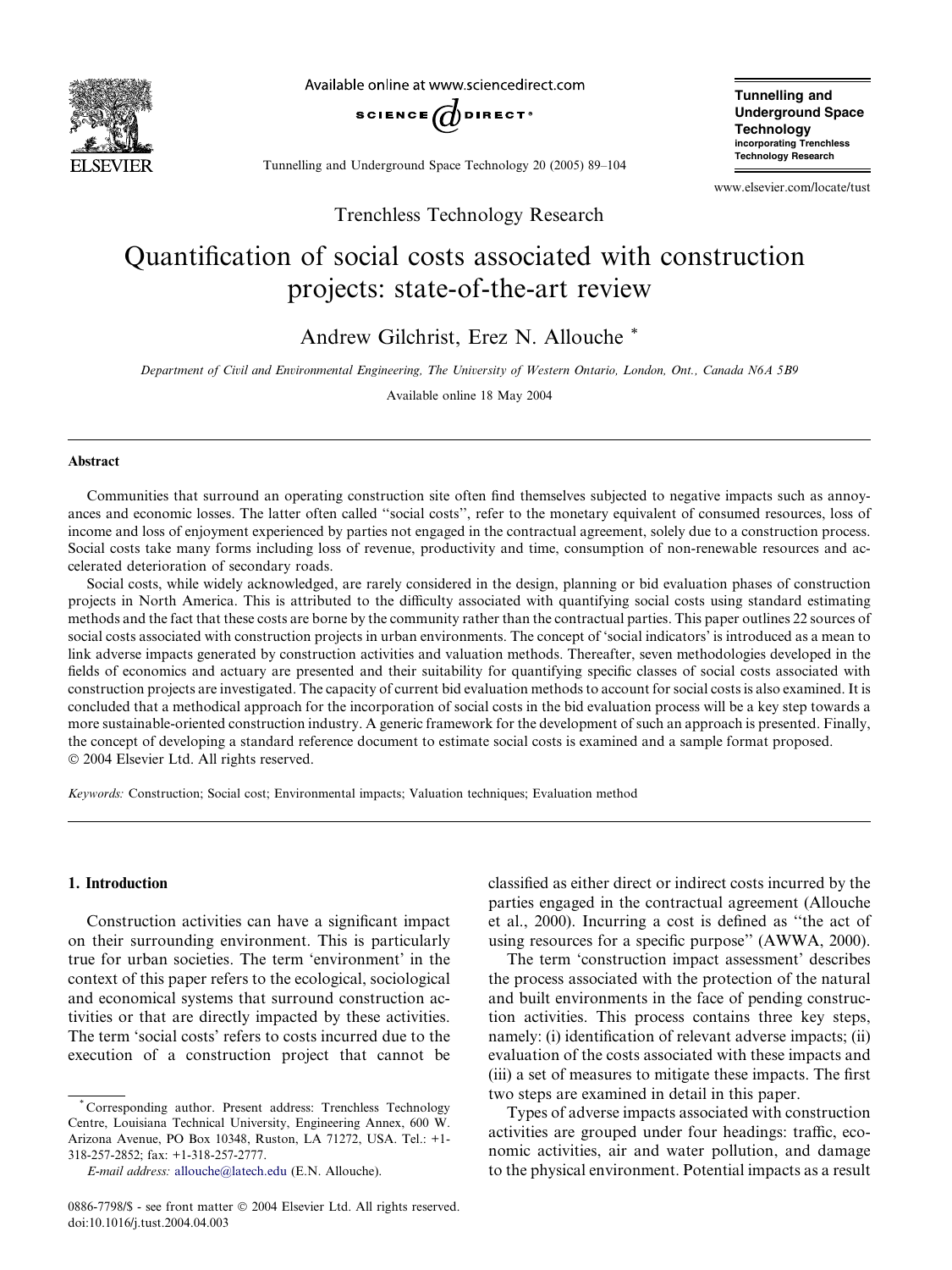of unregulated construction activities include traffic congestion and delays, disruption of economic activities, excessive generation of pollution and pollutants, damage to sensitive ecosystems, and damage to existing structures and infrastructure systems.

The valuation of social costs can be accomplished using different techniques, with the most appropriate choice depending on the nature of the impact under consideration. These techniques are grouped into two main categories, namely direct valuation techniques and indirect valuation techniques. Seven techniques that can be used for valuation of social costs developed in the fields of economic and actuary are presented, and their applicability for social costs valuation purposes is examined.

Several approaches have been proposed by various researchers for the incorporation of social costs into the bid evaluation process. An overview of bid evaluation techniques currently used in North America and parts of Western Europe is presented and their ability to account for social costs is examined. Two alternative bid evaluation methods, the cost/benefit effectiveness and the multi-rating evaluation system that adopts an objective base rather than a cost base approach to social costs, are also presented. The paper concludes with a discussion of the obstacles to the incorporation of social costs in bid evaluation practices and presents a generic framework for overcoming these difficulties.

### 2. The need for a new paradigm

Traditional contractual and bid evaluation practices do not account for economic losses resulting from construction-related activities that are borne by parties not engaged in the contractual arrangement. This can be attributed, at least partially, to the fact that owners and contractors normally do not have to justify their choice of construction methods and practices based on any valuation approach that considers the costs borne by the community. The contractor is obligated to fulfill the project's objectives in accordance with the contract documents, drawings and specifications. Within these limitations, his goals are to complete the project for the lowest cost, within the tightest time limits, and at the highest profit (Heiber, 1996). Thus, the contractor is unlikely to implement low impact practices unless they are required contractually or are economically favorable to him.

In recent years, there has been a growing awareness among the public as well as local government agencies of the significance of social costs and a growing pressure to minimize them. Proposals for large urban construction projects more often than not encounter organized and well-funded public resistance which influences the selection of alignments and construction methods (Sauer, 1998). The reasons for this transformation include: the ever growing traffic congestion in and around major urban centres; the increase in the volume of construction activities in urban areas due to the telecommunication revolution and large-scale programs for the renewal of linear water distribution and wastewater collection systems and highway rehabilitation and reconstruction programs; brownfield re-development programs (there are more than 400,000 brownfield sites across the USA alone; Augenbroe and Pearce, 1998); growing expectations that construction activities will not diminish one's quality of life and an increased awareness of alternative construction methods and technologies.

The authors suggest that mitigation of social costs can be accomplished effectively by incorporating them into the cost estimate and bid evaluation processes. Furthermore, it is argued that consideration of social costs during the bid evaluation process is an important component of the paradigm shift needed to move the construction industry toward a more sustainable oriented frame of mind. In contrast with the traditional view of time, cost and quality, the new paradigm shown in Fig. 1 uses broader terms and takes wider views of time (life cycle assessment), cost (construction and social costs; minimal resource consumption) and quality (human satisfaction; minimal environmental impact).



Fig. 1. The new paradigm for sustainable construction (modified after Vanegas et al., 1996).